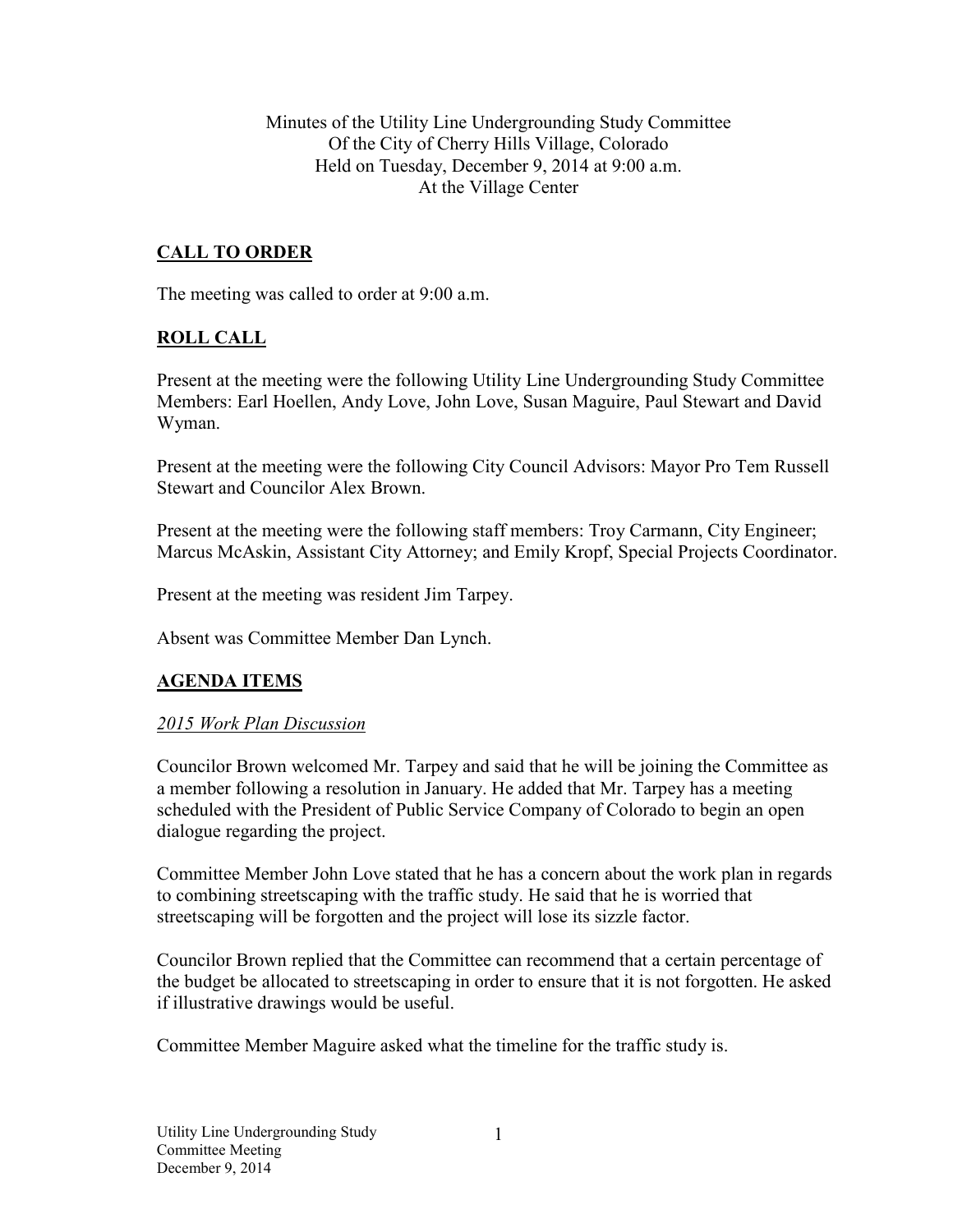Committee Member Andy Love said that he agrees with Committee Member John Love and believes that the traffic study may be retrospective rather than prospective. He added that an illustrative conceptual design may help residents envision the project.

Committee Member Wyman asked at what point does the project become more about streetscaping than undergrounding.

Committee Member Andy Love responded that residents may be more receptive to streetscaping than undergrounding. He suggested focusing on the aesthetic improvements of streetscaping and undergrounding.

Committee Member Wyman stated that focusing on improved internet capabilities may be more persuasive.

Committee Member Andy Love replied that residents may feel that the tax increase for undergrounding is more expensive than the perceived cost by providers to improve service over time.

Committee Member Hoellen asked at what point City Council decides upon the recommendations in the Committee's final report and how undergrounding falls into the City's list of priorities.

Councilor Brown responded that undergrounding is a free-standing issue. It comes with its own revenue or it does not happen. He added that the City has adopted a rural street profile policy but the impact of today's traffic may affect that. Traffic calming is a complex issue in which people can have a strong reaction.

Committee Member John Love said that illustrative drawings might be too specific.

Committee Member Andy Love disagreed and said that specificity might be needed for approval of a tax increase.

Councilor Brown stated that he sees the value in streetscaping and fiber optics in conjunction with undergrounding.

Committee Member John Love asked if there is any traffic calming technique that is not controversial.

City Engineer Carmann replied that there are many variables involved if changing the roadway. It is difficult to know if there will be enough room in the right-of-way to accommodate the road and underground utilities.

Committee Member Maguire stated that the traffic study may recommend changes that affect undergrounding and any associated streetscape plans.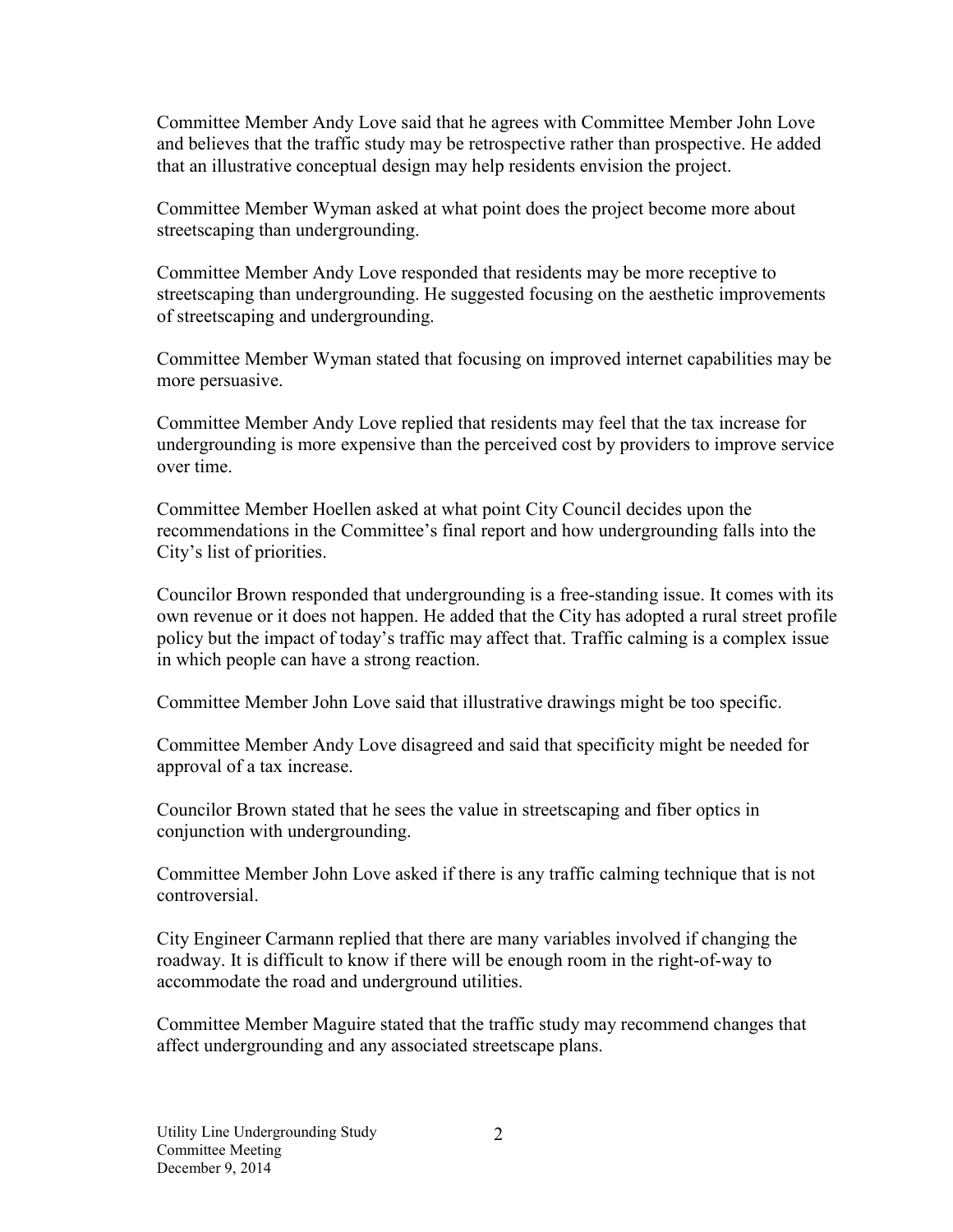City Engineer Carmann responded that structural recommendations may affect the project. He said that Public Works Director Goldie is currently working on a scope of work for the study.

Committee Member Stewart asked if streetscaping will be applied to the entire City or only in areas in which overhead lines exist. He added that this may detract voters.

Mr. Tarpey stated that it sounds like there might be two parallel projects that occur at the same time and possibly overlap in the future. He added that the City should ensure that the City does not pay for undergrounding in areas in which a future roadway project is to occur that Xcel is financially responsible for.

Councilor Brown asked staff to provide examples of street profiles from other communities and prepare a detailed outline for the work plan.

Mr. Tarpey recommended changing the terminology of the project to be more appealing.

Councilor Brown said that he would like the Committee to consider adding Mansfield Avenue as an arterial roadway as it is currently listed as such in the City's street inventory and has a speed limit of 30 miles per hour.

### *Zayo/Level 3 Communications Update*

Mayor Pro Tem Stewart stated that he met with Mr. Jim Crowe from Level 3 Communications and was told that installing fiber while undergrounding is a great idea. Mr. Crowe also suggested installing as much conduit as possible and provided a list of fiber contacts. Mayor Pro Tem Stewart added that Level 3 Communications is very interested in the project, as well.

Councilor Brown said that he met with a representative from Zayo who provided a map of fiber coverage in the area and expressed interest in forming a partnership. Currently there is fiber in the City along Hampden Avenue near the churches and along Quincy Avenue to Kent Denver for wireless cell towers. Fiber does not need to be extended to every home as wireless nodes can be installed to provide service. Councilor Brown also said that the Colorado Municipal League is planning to host a meeting for the communities that have approved similar ballot initiatives to provide telecommunications services. One topic that might be explored is how to make good use of the right that has been reinstated by voters.

Councilor Brown asked which type of public outreach the Committee would like to pursue.

Committee Member Maguire asked which type has been the most successful in the past.

Councilor Brown replied that meetings can be difficult due to low attendance.

Committee Member John Love asked if the City needs to worry about funding public outreach that supports a ballot initiative for a tax increase.